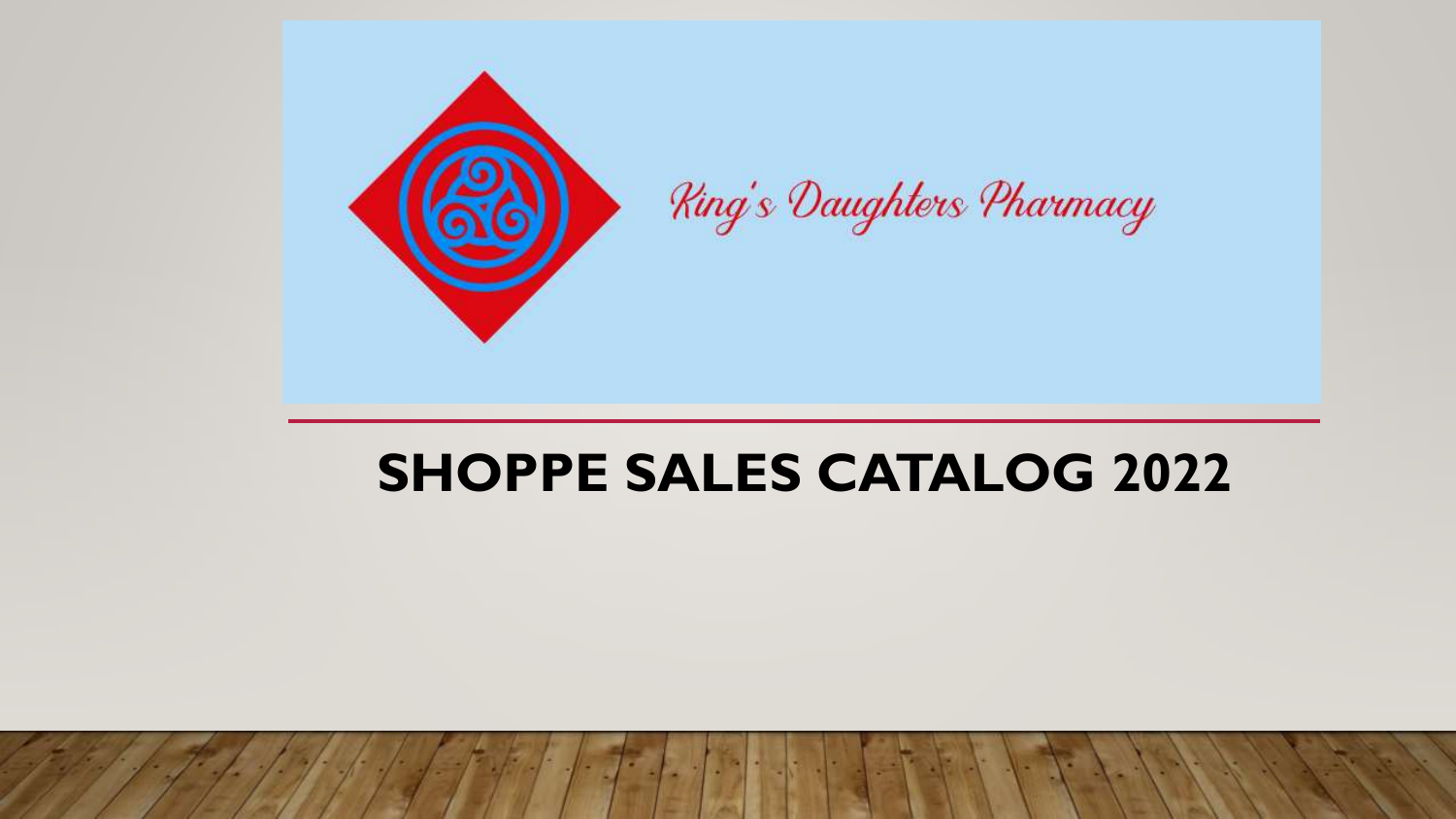#### RPH RECOMMENDED GREAT EVERYDAY VALUE ITEMS

| on sensitive stomes | First Aid Kit<br>Guailenesin<br><sup>Christopher</sup><br>Ackdophilus<br>$0 = -$ | 90 Toblet                 |
|---------------------|----------------------------------------------------------------------------------|---------------------------|
|                     | <b>Sales Item</b>                                                                | <b>Everyday Low Price</b> |
|                     | GNP Women's Laxative 25ct (Bisacodyl 5mg)                                        | \$2.09                    |
|                     | Acidophilus / Probiotic (One Billion Unit) 150ct                                 | \$10.49                   |
|                     | GNP Guaifenesin ER 600mg 20ct                                                    | \$10.22                   |
|                     | <b>GNP First Aid Kit (303 Pieces)</b>                                            | \$15.30                   |
|                     | <b>GNP All Day Allergy (Cetirizine 10mg) 90ct</b>                                | \$14.99                   |
|                     | <b>GNP Loratadine 10mg 90ct</b>                                                  | \$12.49                   |
|                     | GNP Pain Relief XS 500mg 150ct (EZ Lid)                                          | \$5.99                    |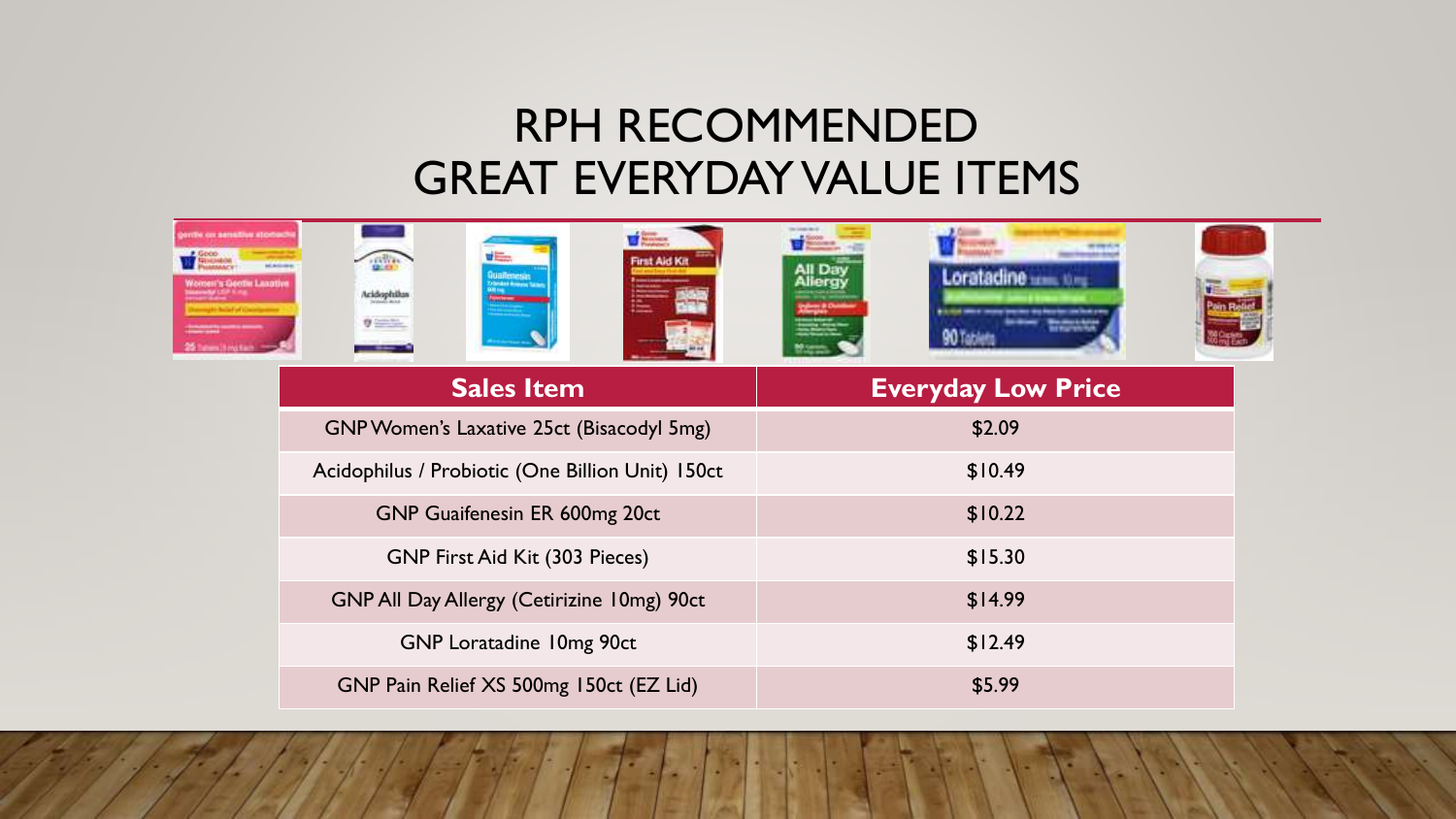#### SALE! GET THEM WHILE THEY LAST ITEMS LIMITED TIME SALE



| <b>Sale Item</b>                                 | <b>Low Price Opportunity</b> |
|--------------------------------------------------|------------------------------|
| FlowFlex COVID-19   Test At Home Kit             | \$8.78                       |
| 2-Pack Handy Solutions Hand Sanitizer w/Aloe Ioz | \$1.00                       |
| <b>GNP Nail Clippers I-Pair</b>                  | \$0.69                       |
| Flora Tummy Kids Probiotic Powder Packets 10-Pk  | \$12.75                      |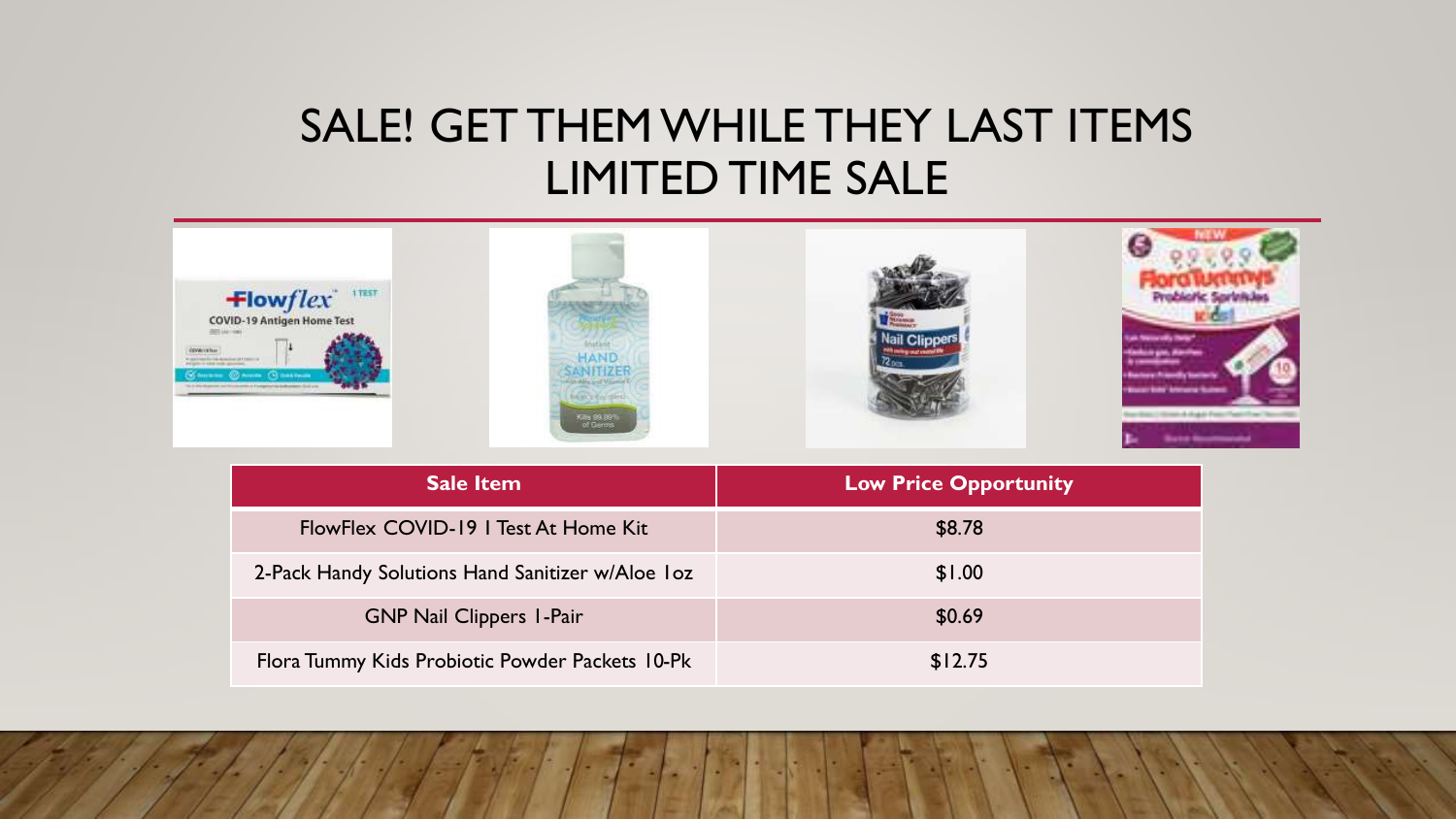#### OUR TOP SELLING ITEMS

| BIOLYTE: BIOLYTE<br><b>GIOLYTE</b><br>ĺŨ<br>⋒                 | <b>NEIGHBOR</b><br>lussin<br>Antibacterial<br><b>Plus Urinary</b><br><b>Pain Relief</b><br><b>Antibacterial Protection</b><br>teips Escatul Ula Informac<br>Yootalaa General Pain Foliet<br>2411 |  |
|---------------------------------------------------------------|--------------------------------------------------------------------------------------------------------------------------------------------------------------------------------------------------|--|
| <b>Sales Item(s)</b>                                          | <b>Price</b>                                                                                                                                                                                     |  |
| Biolyte IV in a Bottle (3 Flavors: Tropical, Citrus, Berry)   | $$3.59$ (+ tax)                                                                                                                                                                                  |  |
| Apple Cider Vinegar 300mg Tablets 250ct                       | \$6.99                                                                                                                                                                                           |  |
| Prevail Pads $4 \times 33$ (Max Abs / LVL 5)                  | \$14.19                                                                                                                                                                                          |  |
| GNP Antibacterial Plus Urinary Pain Relief 24ct (Gen Azo Def) | \$5.39                                                                                                                                                                                           |  |
| <b>GNP Tussin DM 8oz</b>                                      | \$5.89                                                                                                                                                                                           |  |
| NAC 600mg 100ct                                               | \$10.49                                                                                                                                                                                          |  |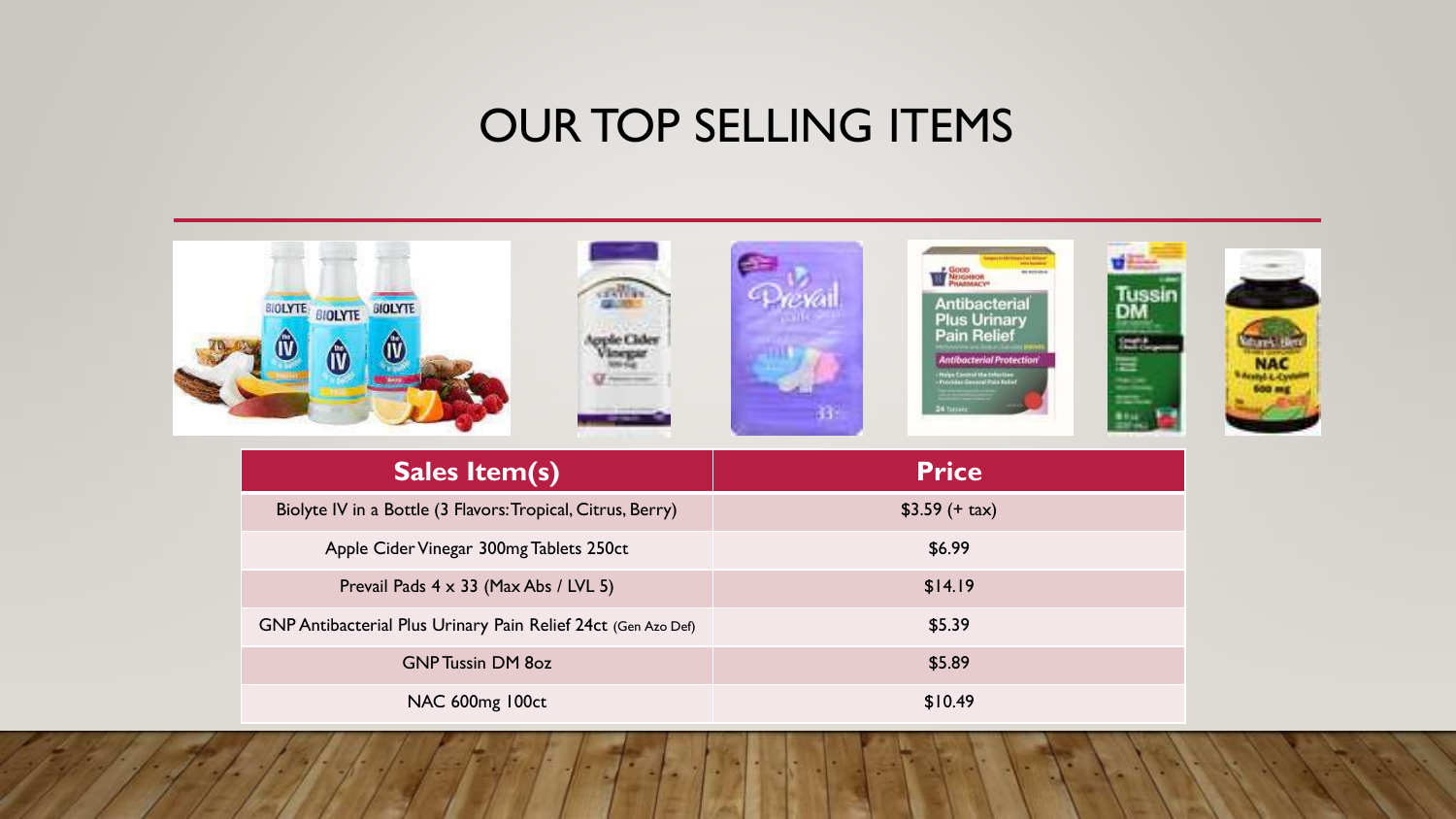#### NEXT DAY ORDER ITEMS – PERSONAL HYGEINE



| <b>Sale Item</b>                 | <b>Price</b> |    |
|----------------------------------|--------------|----|
| VO5 3in I Mens Shamp+Cond+BW     | \$1.55       |    |
| Crest Plus Scope   Liter Mint    | \$6.11       |    |
| Listerine 1.5 Liter Cool Mint MW | \$9.92       |    |
| Dove Bar Soap Sensitive 2x4.25oz | \$5.33       | 7  |
| Dove Bar Soap Pink 4 x 4.25oz    | \$8.88       | Ir |

| <b>Sale Item</b>                  | <b>Price</b> |
|-----------------------------------|--------------|
| Dove Shampoo Adv Color Care       | \$4.99       |
| Dove Conditioner Adv Color Care   | \$4.99       |
| Dove Body Wash Mousse (2 uses)    | \$8.52       |
| Zest Aqua Body Wash 180z          | \$3.41       |
| Irish Spring Deep Clean 3Pack Bar | \$3.03       |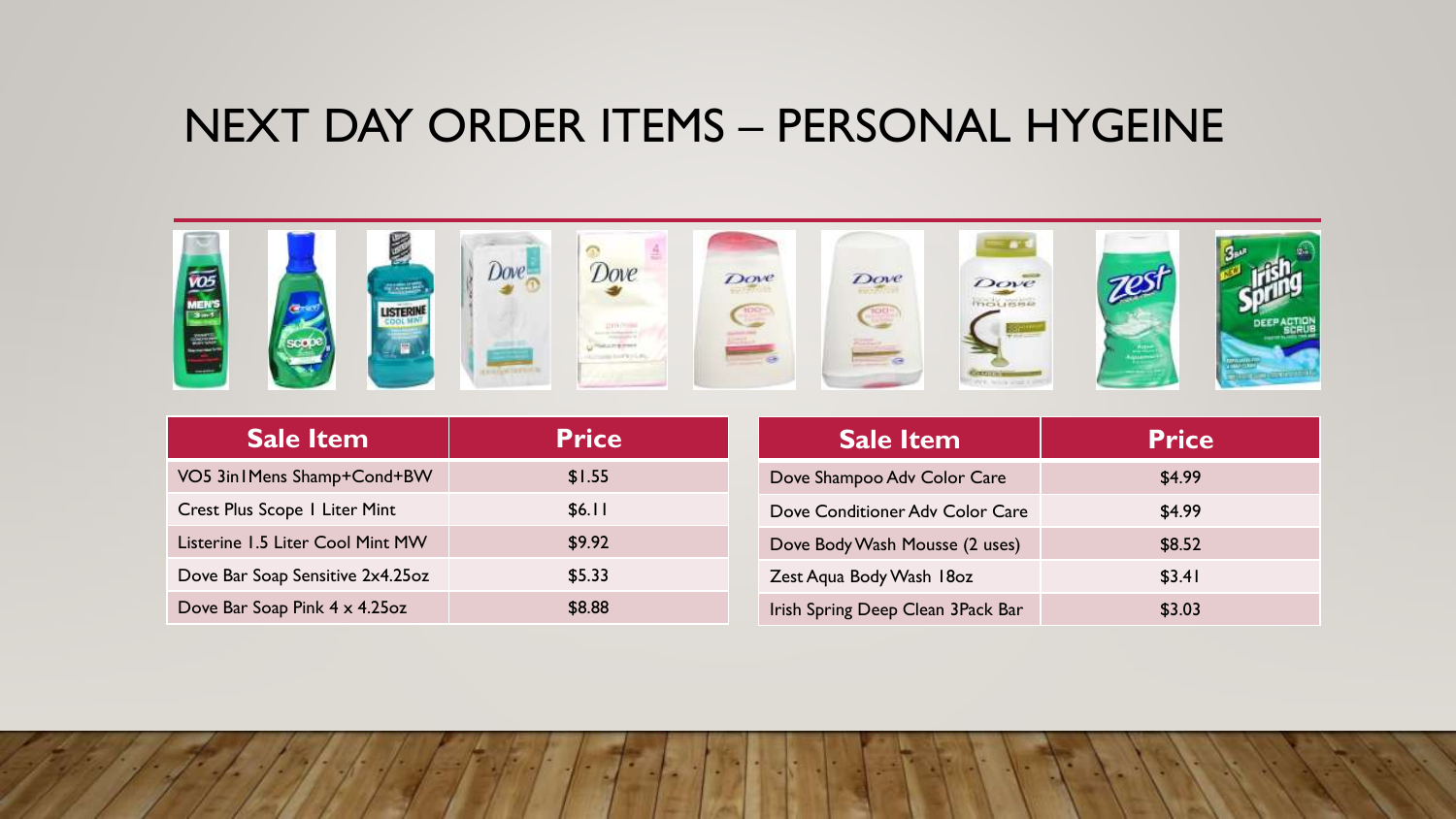## TOOTHPASTE (NEXT DAY)













| <b>Sale Item</b>                              | <b>Price</b> |
|-----------------------------------------------|--------------|
| Arm & Hammer Peroxicare 60z Toothpaste        | \$4.91       |
| Arm & Hammer Advance White 4.3oz Toothpaste   | \$3.60       |
| Listerine Essential Gel Mint 4.2oz Toothpaste | \$5.70       |
| Colgate Cavity Protection 60z Toothpaste      | \$2.81       |
| Colgate Max Clean SmartFoam 60z Toothpaste    | \$5.30       |
| Sensodyne Toothpaste Full Protection 4oz      | \$8.39       |
| Crest Fresh & White Peppermint Gleem 2.4oz    | \$1.43       |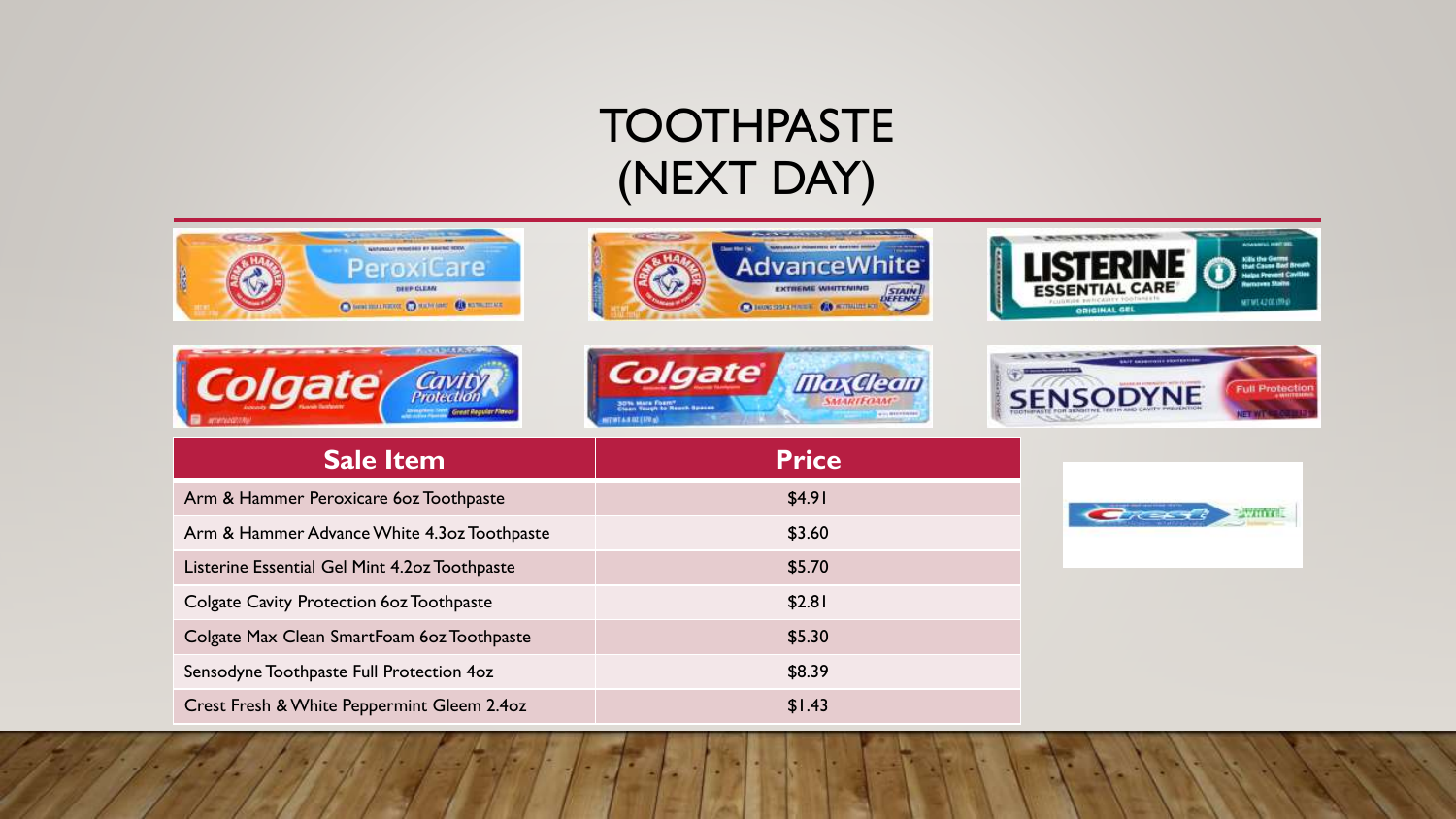# MARCH 2022 SALE ITEMS

| <b>The Moore Company</b><br>GOOD<br><b>NEIGHBOR</b><br>PHARMACY®<br>4404140403-047-02<br><b>Tillderal</b><br><b>Infant</b><br><b>Gas Relief</b><br>Similiticone 20mg - Antiges<br>Dye-Free<br>- Alcohol Free<br>- Seccharin Free<br>- Non-Staining<br><b>O</b><br>38 %이 | TRIPLE<br>ACTION<br>ORMULA<br><b>SUDADE2</b><br><b>CARD STATE OF A</b><br><b>NAMES OF PERSONS IN TAXABLE PARTIES</b><br><b>Mucinex</b><br>SINUS-MAX-<br><b>SEVERE CONGESTION</b><br>RELIEF<br><b>Australian Communication</b><br><b>Clears Sinus Congestion</b><br>Retieves Headache<br>Thins & Loosens Mucus<br><b>CONTRACTOR</b><br><b>G.FL. OZ CIRRINLS</b> | FRU <sup>e</sup><br>Shere23.<br><b>WA CONGER STREETS</b><br><b>Mucinex</b><br><b>NIGHTSHIFT.</b><br>SEVENE COLD & FLU<br>ONE<br>671.02 (180 mL) resears P- | Pocket Tissue   Pocket Tissue<br><b>Advertisement</b><br><b>IT USE a model</b><br>For Budg Search & Month<br>for Arts, Renty & Row<br><b>SPACKS</b><br><b>Pocket Tissue</b><br><b>10</b> July Ban<br><b>CIFT-AGOSINES</b> SURFITAR<br><b>GAR LEAST SERVICE SPRING</b><br>For States, Denvery & History | <b>WINGHILDER</b><br>$-2\lambda$<br>$*$ Good<br>直接導<br>dimenty dringto 50 mg/ antennic<br><b>Iriginal Formul</b><br>Part Arting Nelof of Notice Sciences<br>石目中雨<br>O Aire & Addit<br>12 Tabiets 50 mg Each |
|-------------------------------------------------------------------------------------------------------------------------------------------------------------------------------------------------------------------------------------------------------------------------|----------------------------------------------------------------------------------------------------------------------------------------------------------------------------------------------------------------------------------------------------------------------------------------------------------------------------------------------------------------|------------------------------------------------------------------------------------------------------------------------------------------------------------|--------------------------------------------------------------------------------------------------------------------------------------------------------------------------------------------------------------------------------------------------------------------------------------------------------|-------------------------------------------------------------------------------------------------------------------------------------------------------------------------------------------------------------|
|                                                                                                                                                                                                                                                                         | Cala Liama                                                                                                                                                                                                                                                                                                                                                     |                                                                                                                                                            | $D = 2$                                                                                                                                                                                                                                                                                                |                                                                                                                                                                                                             |

| <b>Sale Item</b>                                   | <b>Price</b> |
|----------------------------------------------------|--------------|
| GNP Infant Gas Relief Drops 30mL (1 fl oz)         | \$9.09       |
| Mucinex Sinus-Max Severe Congestion Relief 6 fl oz | \$15.35      |
| Mucinex NightShift Severe Cold & Flu 6 fl oz       | \$15.35      |
| <b>GNP Travel Pocket Tissues 10-ct (8 Pack)</b>    | \$2.12       |
| <b>GNP Motion Sickness Relief 50mg 12-ct</b>       | \$1.73       |